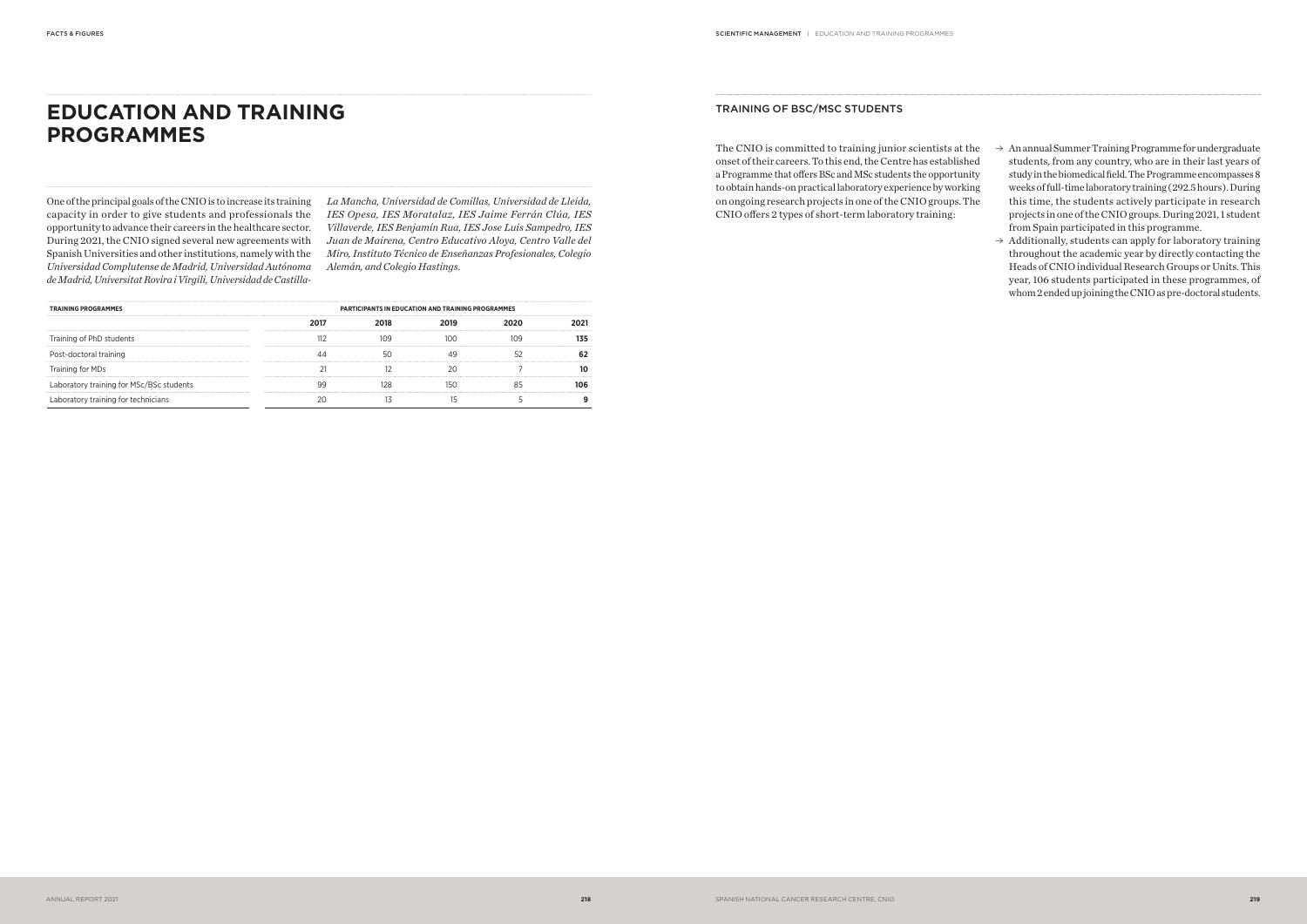#### POST-DOCTORAL TRAINING

One of the CNIO's prime objectives is to attract young researchers, who have recently obtained their PhD or MD degrees, and to offer them highly attractive research projects at the forefront of cancer research.

In 2021, 61 postdoctoral fellows worked at the CNIO. Notably, about one fourth of these fellows were from outside of Spain, many coming from very prestigious international institutions.

Thanks to the donations received through the " CNIO Friends " platform, the sixth call of the " CNIO Friends " Postdoctoral Contract Programme, launched in 2021, resulted in the recruitment of 7 scientists for a 2-year period each.

| FUNDING SOURCES OF POST-DOCTORAL CONTRACTS                                                                                                                               | NO. |
|--------------------------------------------------------------------------------------------------------------------------------------------------------------------------|-----|
| <b>SPANISH ORGANISATIONS</b>                                                                                                                                             | 50  |
| State Research Agency / Agencia Estatal de Investigación<br>(AEI). Ministry of Science and Innovation / Ministerio de<br>Ciencia e Innovación (Postdoctoral Fellowships) | 4   |
| State Research Agency / Agencia Estatal de Investigación<br>(AEI). Ministry of Science and Innovation / Ministerio de<br>Ciencia e Innovación (I+D Projects)             | 6   |
| Spanish Association Against Cancer (AECC) / Fundación<br>Científica de la AECC (Fellowships)                                                                             | 6   |
| "la Caixa" Banking Foundation/ Fundación Bancaria "la<br>Caixa" (Postdoctoral Junior Leader - INCOMING)                                                                  | 1   |
| "la Caixa" Banking Foundation/ Fundación Bancaria "la<br>Caixa" (I+D Projects)                                                                                           | 4   |
| <i>ISCIII</i>                                                                                                                                                            |     |
| Cris Cancer Foundation (CRIS) / Fundación Cris Contra el<br>Cáncer (CRIS)                                                                                                | 2   |
| Community of Madrid / Comunidad de Madrid                                                                                                                                | 4   |
| <b>CNIO</b>                                                                                                                                                              | 20  |
| Banco Santander Foundation / Fundación Banco Santander                                                                                                                   | 1   |
| BBVA Foundation / Fundación BBVA                                                                                                                                         | 1   |
| INTERNATIONAL ORGANISATIONS                                                                                                                                              | 12  |
| AIRC                                                                                                                                                                     | 1   |
| EMBO                                                                                                                                                                     | 1   |
| ESMO                                                                                                                                                                     | 1   |
| <b>European Commission</b>                                                                                                                                               | 1   |
| European Research Council                                                                                                                                                | 3   |
| Marie Skłodowska-Curie actions of the European Commission                                                                                                                | 4   |
| Worldwide Cancer Research UK                                                                                                                                             |     |
| TOTAL                                                                                                                                                                    | 62  |

## TRAINING OF PHD STUDENTS

The training of PhD students in cutting-edge cancer research is of key importance to the CNIO. The Centre offers many opportunities for bright and dynamic university graduates, of all nationalities, to pursue an ambitious PhD project. To attest this, 14 students obtained their PhD degrees in 2021 and 39 others joined the CNIO in the same year. Over 15% of the 137 students working at the CNIO in 2021 were graduates from foreign universities, thus contributing to the internationalisation of the Centre.

Since 2008, the " la Caixa " Foundation offers international fellowships to PhD students to enable them to carry out their thesis projects in biomedical research in Spanish centres of excellence, such as the CNIO. During 2021, 3 pre-doctoral students received a doctoral fellowship from the INPhINIT programme of the " la Caixa " Foundation to join the CNIO.

The distribution of students across the CNIO's Research Programmes in 2021 was as follows : 68 % of students worked in the Molecular Oncology Programme, 12% in the Structural Biology Programme, 12% in the Human Cancer Genetics Programme, 2% in the Experimental Therapeutics Programme, 2% in the Biotechnology Programme, and 4% in the Clinical Research Programme.

| <b>FUNDING OF PHD TRAINING</b>                                                                                                                                          | NO. |
|-------------------------------------------------------------------------------------------------------------------------------------------------------------------------|-----|
| <b>SPANISH ORGANISATIONS</b>                                                                                                                                            | 119 |
| State Research Agency / Agencia Estatal de Investigación<br>(AEI). Ministry of Science and Innovation / Ministerio<br>de Ciencia e Innovación (Predoctoral Fellowships) | 55  |
| State Research Agency / <i>Agencia Estatal de</i><br>Investigación (AEI). Ministry of Science and Innovation<br>/ Ministerio de Ciencia e Innovación (I+D Projects)     | 12  |
| Spanish Association Against Cancer (AECC) /<br>Fundación Científica de la AECC (I+D Projects)                                                                           | 6   |
| Spanish Association Against Cancer (AECC) /<br>Fundación Científica de la AECC (Fellowships)                                                                            | 4   |
| Institute of Health Carlos III (ISCIII) /<br>Instituto de Salud Carlos III (ISCIII)                                                                                     | 1   |
| PFIZER                                                                                                                                                                  | 1   |
| Grupo Español de Tumores Neuroendocrinos<br>y Endocrinos (GETNE)                                                                                                        | 1   |
| Fundación Ramón Areces / CNIO                                                                                                                                           | 1   |
| CRIS Foundation / Fundación CRIS                                                                                                                                        | 3   |
| Financiación empresa privada                                                                                                                                            | 1   |
| Community of Madrid / Comunidad de Madrid                                                                                                                               | 11  |
| Comillas University / Univesidad de Comillas                                                                                                                            | 1   |
| <b>CNIO</b>                                                                                                                                                             | 5   |
| "la Caixa" Banking Foundation/ Fundación<br>Bancaria "la Caixa" (I+D Projects)                                                                                          | 3   |
| "la Caixa" Banking Foundation/ Fundación<br>Bancaria "la Caixa" (Predoctoral Fellowships)                                                                               | 11  |
| Centro de Investigación Biomédica en Red   CIBERISCIII                                                                                                                  | 1   |
| INTERNATIONAL ORGANISATIONS                                                                                                                                             | 16  |
| <b>AXA</b>                                                                                                                                                              | 2   |
| China Scholarship Council (CSC)                                                                                                                                         | 2   |
| European Research Council                                                                                                                                               | 7   |
| <b>GENCODE</b>                                                                                                                                                          | 2   |
| <b>ESMO</b>                                                                                                                                                             | 1   |
| Marie Skłodowska-Curie actions of the European Commission                                                                                                               | 2   |
| MIT International Science and Technology Initiatives (MISTI)                                                                                                            | 1   |
| <b>TOTAL</b>                                                                                                                                                            | 135 |